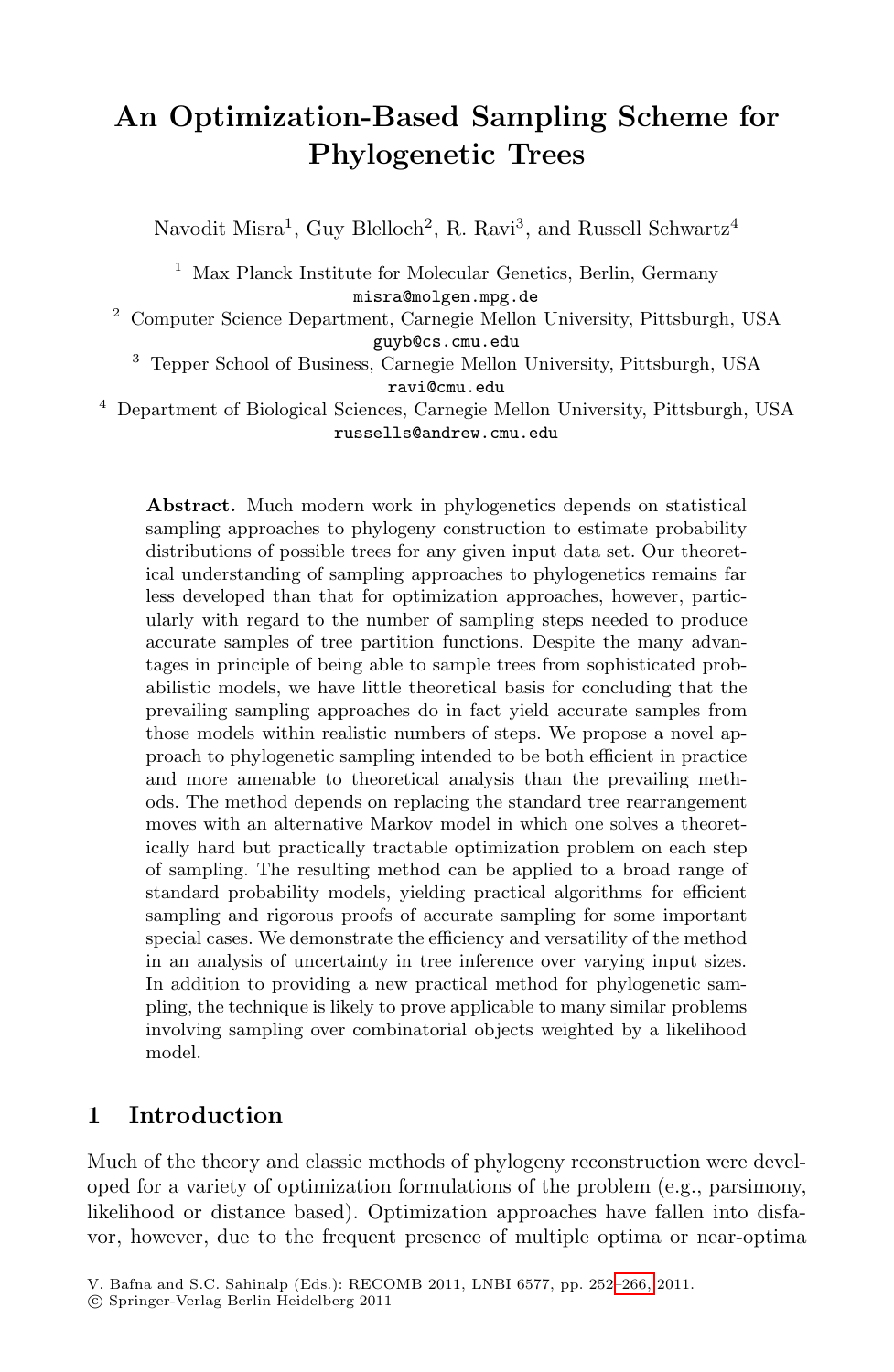and a general desire to quantify uncertainty in the resulting trees. As a result, algorithms based on the idea of sampling over the space of phylogenetic trees for a given data set are now generally preferred to optimization approaches in order to provide better statistical support while answering questions such as whether a given bipartition is more likely than another conflicting bipartition. Popular sampling methods such as MrBayes [\[1\]](#page-13-0) use Markov chains over a class of tree rearrangement moves such as nearest neighbor interchange (NNI), subtree pruning and re-grafting (SPR) and tree bisection and reconnection (TBR) [\[2\]](#page-13-1) to estimate partition functions of trees under some implied probability distribution on tree topologies, branch lengths, ancestral sequences, and population genetic parameters. Despite their advantages, though, sampling-based approaches suffer from a comparatively poorly developed theoretical literature. In particular, there are few theoretical results regarding the mixing properties of their underlying Markov chains, particularly the number of steps for which one must run a model to sample accurately from its partition function. As a result, we rarely have any sound theoretical basis for concluding that a phylogeny sampling algorithm has been run sufficiently long to generate an accurate sample.

Among the few positive results are the methods of Diaconis and Holmes [\[3\]](#page-13-2), for uniform sampling over all phylogenetic trees, and the recent result of Stefankovic and Vigoda [\[4\]](#page-13-3), showing rapid mixing of SPR Markov chains when data is generated by phylogenies with sufficiently short branches. Mossel and Vigoda [\[5\]](#page-14-1), and Stefankovic and Vigoda [\[6\]](#page-14-2) have shown that Markov chains based on standard NNI or SPR moves do not always mix well. Their results are valid for a likelihood-based method on problem instances where input data can be represented by a mixture of two tree topologies. The question of a polynomial bound for mixing time on data generated from a single tree, with arbitrary branch lengths, is still open. There is, therefore, a need for either new theoretical insights into the mixing properties of the prevailing methods or the development of new sampling methods for which we can more readily analyze these properties.

In this paper, we pursue the latter approach, developing an alternative Markov chain-based phylogeny sampling algorithm that is more amenable to theoretical mixing time analysis and allows one to prove non-trivial mixing time bounds in important special cases. The key algorithmic insight of our method is that one can convert the hard sampling problem inherent in standard tree sampling into an easier sampling problem that uses, as a subroutine, the solution of a theoretically hard but practically tractable optimization problem (an instance of the minimum spanning tree problem with degree constraints). By repeatedly solving the embedded optimization problem provably to optimality, one can in turn solve the sampling problem with a small number of Monte Carlo steps. Our method can be used to sample from the likelihood distribution of labelled tree topologies, also known as the *ancestral likelihood*. We use this optimization-based method to theoretically bound the mixing time for the well known Cavender-Farris-Neyman (CFN) model [\[7](#page-14-3)[,8,](#page-14-4)[9\]](#page-14-5), proving that our optimization based Markov chain mixes in time polynomial in the number of leaves (taxa) and the number of characters in the input for the CFN model. We then demonstrate the practical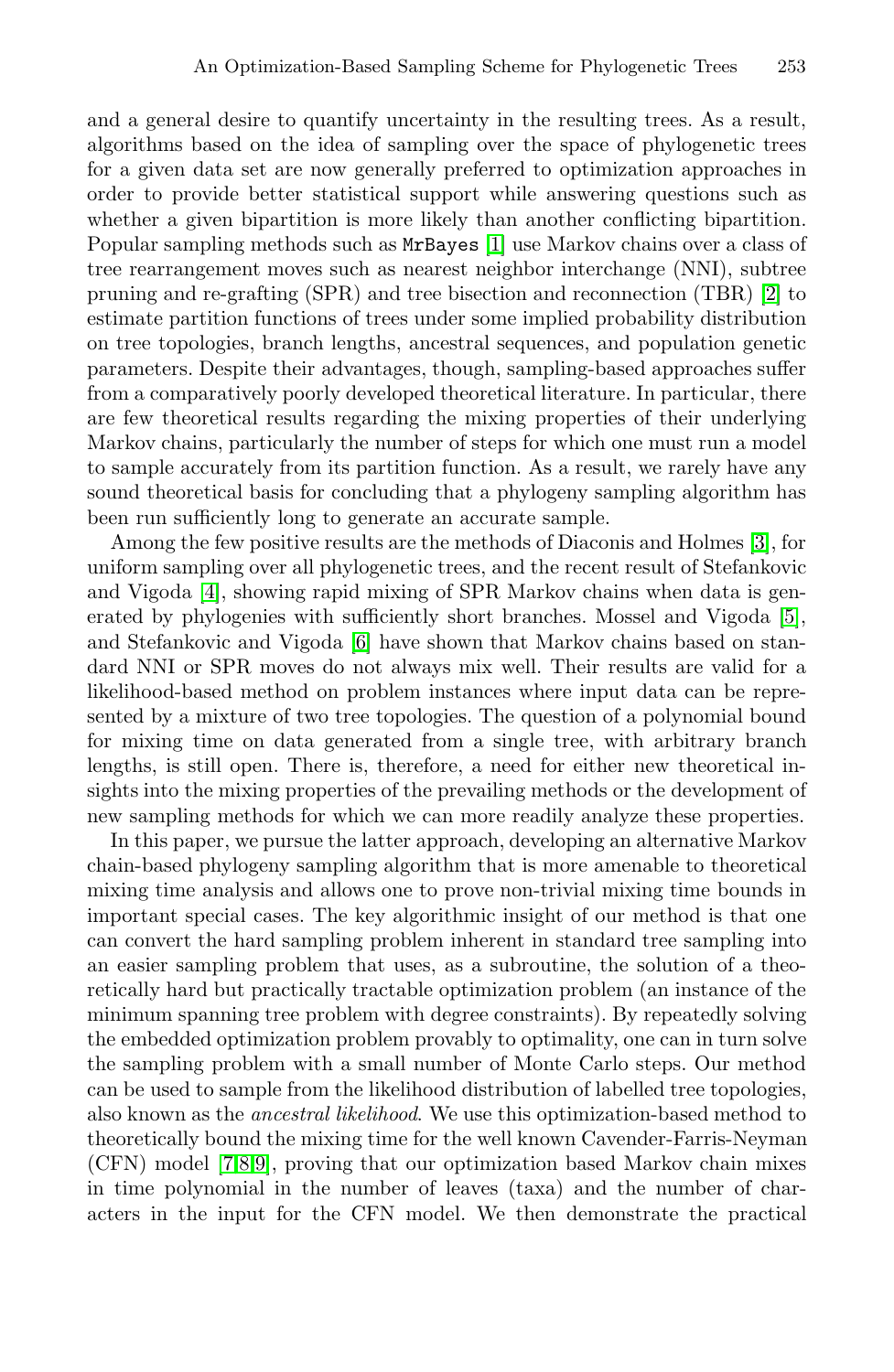effectiveness of the method through a small empirical analysis of how uncertainty in tree topology increases with increasing numbers of taxa under a standard likelihood model. Our method can be readily generalized to sampling from the set of Steiner trees on arbitrary weighted graphs and might have applications to many similar problems involving sampling over combinatorial objects weighted by a likelihood function.

We begin by presenting some basic notation and background on likelihood models, and explain our new approach in their context. We then describe the Integer Linear Programming (ILP) formulation for the optimization subroutine in our sampler, and show how using this powerful procedure in each move, the mixing time of the CFN model of ancestral likelihood can be bounded by a polynomial number of steps in the input size. Finally, we close with some experimental results intended to demonstrate the practical use of our method.

## **2 Notation**

We begin by defining some basic terminology and notation used throughout this manuscript. We refer the reader to the text by Felsenstein for a more thorough introduction to the topic of phylogenetics and the concepts and terminology presented below [\[2\]](#page-13-1). Let H be an input matrix that specifies a set  $\chi$  of N taxa, over a set  $C = \{c_1, \ldots c_M\}$  of M characters, such that  $H_{ij}$  represents the j<sup>th</sup> character of the  $i^{th}$  taxon. Further, let  $n_k$  be the set of admissible states of the  $k^{th}$  character  $c_k$ . The set of all possible states is the space  $S \equiv n_1 \times n_2 \dots \times n_M$ . We will represent the  $i^{th}$  character of any element  $b \in S$ , by  $(b)_i$ . The state space S can be represented as a graph  $\mathcal{G} = (V_{\mathcal{G}}, E_{\mathcal{G}})$  with the vertex set  $V_{\mathcal{G}} = \mathcal{S}$ and edge set  $E_G = \{(u, v)|u, v \in S, d_h[u, v]=1\}$ , where  $d_h[u, v]$  is the Hamming distance between  $u$  and  $v$ .

The set of all possible trees can be conveniently classified using the concept of phylogenetic X-Trees. A phylogenetic X-Tree  $T(\chi)$  displaying a set of taxa  $\chi$  is defined as follows: there is a bijection or labeling between the set of taxa  $\chi$  and the leaves of  $T(\chi)$ . Furthermore, all internal nodes are of degree three or more. The latter requirement is equivalent to contracting the edges between any pair of degree-two internal nodes. Clearly, removing an edge in any tree disconnects the tree into two subtrees, each of which has a non-empty intersection with the set of taxa. Thus, each edge corresponds to a bipartition or a *split* of the taxa. The *topology* of a phylogenetic X-Tree is defined as the set of all splits obtained by removing an edge of  $T(\chi)$ . A popular approach to solving the phylogeny inference problem is to search through the space of all topologically distinct phylogenetic X-Trees for a given set of taxa. This search space is usually defined over the space of binary tree topologies (i.e., where all internal nodes are of degree three). Any instance of a phylogenetic X-Tree with an internal node with degree greater than three (also known as a *polytomy*) can be treated as a special case of a binary tree where two internal nodes represent the same vertex in the graph G. From now on we will refer to such binary phylogenetic X-Trees simply as phylogenies. Each phylogeny on N leaves has  $N-2$  degree 3 internal nodes.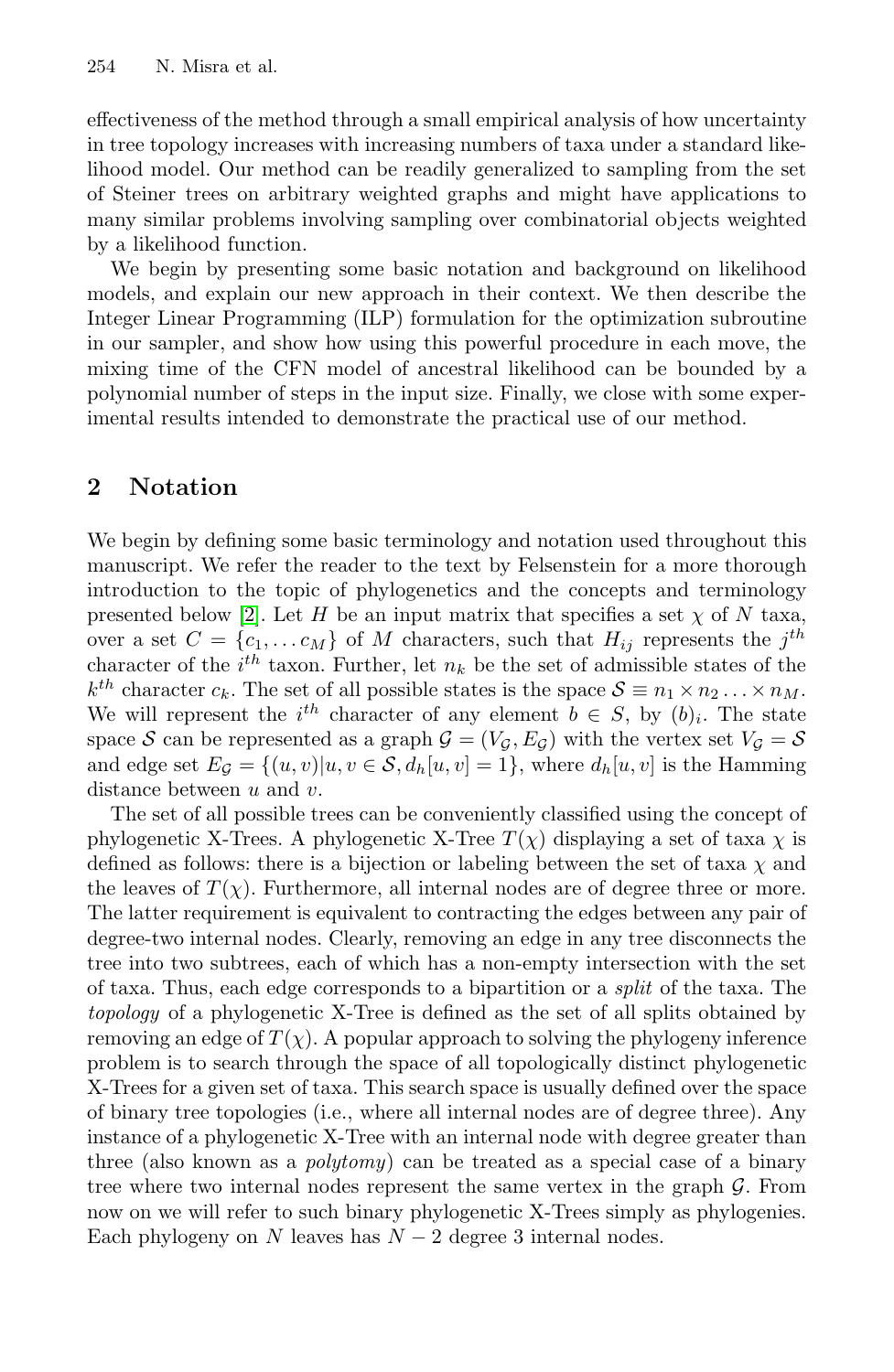It is well known that there are  $\frac{(2N-2)!}{2^{N-1}(N-1)!}$  distinct rooted tree topologies for phylogenies with  $N$  leaves. Diaconis and Holmes have shown that the set of tree topologies can be conveniently visualized using a connection between perfect matchings on  $2N-2$  points and phylogenies with N leaves [\[3\]](#page-13-2). Given a phylogeny  $T$ , we will use their method to assign a number to each internal node. We arbitrarily assign distinct labels to the leaves (from 1 to  $N$ ) each of which corresponds to an element in  $\chi$ . Since we are interested in unrooted phylogenies, we arbitrarily root the tree along any of the  $2N-3$  edges. Initially, all internal nodes are unlabeled. Each internal node is assigned a label between  $N+1$  and  $2N-2$  in the following sequence: 1. At each step, find an unlabeled internal node that has both its descendants labeled. In case there is more than one such internal node, choose the one that has a descendant with the lowest label; 2. Assign the lowest available label to this internal node; and 3. Recurse until all nodes are labeled. Diaconis and Holmes showed that this mapping is a bijection by showing how to transform any matching into a binary tree as follows. Assume we have a perfect matching P on  $2N-2$  points, such that the first N points represent the leaves of some binary tree  $T$ . Since, more than half of the points are leaves, at least one pair of leaves (say  $u$  and  $v$ ) must be matched in  $P$ . We can represent this matched pair by a subtree where  $u$  and  $v$  are joined to an internal node with the smallest label (namely  $N + 1$ ). If there is more than one pair of matched leaves, we take the pair that contains the leaf with the smallest label and connect them with the internal node  $N+1$ . Now if we remove this pair of matched leaves and treat the internal node  $N+1$  as a new leaf, the remaining perfect matching on  $2N - 4 = 2(N - 1) - 2$  points has  $N - 2 + 1$  leaves along with a subtree associated with the new leaf node  $N+1$ . If we iterate this process k times we reduce the matching to  $2(N-k)-2$  points and obtain a forest with  $2N-2-2k$  components on the vertices  $\{1,\ldots,2N-1\}$ , such that the leaf of each subtree has a label between 1 and N. After  $N-2$  steps, we join the final pair of nodes to get a binary tree with nodes 1 to N as leaves.

## **3 Likelihood Model**

We will represent each phylogeny by a 4-tuple  $T(\chi, \phi, \alpha, \tau)$ . We overload the symbol  $T$  to represent both the topology of the phylogeny as well as a bijection between leaves  $l(T)$  and input taxa  $\chi$  and a mapping from internal nodes of T onto a set  $\phi \subseteq \mathcal{S}$  such that  $\phi_i$  represents the label for the i<sup>th</sup> internal node. Next, we assign a likelihood to  $T$  assuming that the taxa have evolved via point mutations. Let  $\alpha = {\alpha_k | \alpha_k | j, i] > 0 \forall i \neq j, c_k \in C}$  be a set of rate matrices, such that  $\alpha_k[j, i]$  represents the rate for a transition from state i to j for character  $c_k$ . We will assume  $\alpha$  is reversible with respect to  $\pi_k[i]$  (representing the equilibrium frequency of state i at site k), such that  $\alpha_k[i,j]\pi_k[j] = \alpha_k[j,i]\pi_k[i]$ and satisfies the conservation equation

$$
\alpha_k[i, i] = -\sum_{j \neq i} \alpha_k[j, i] \tag{1}
$$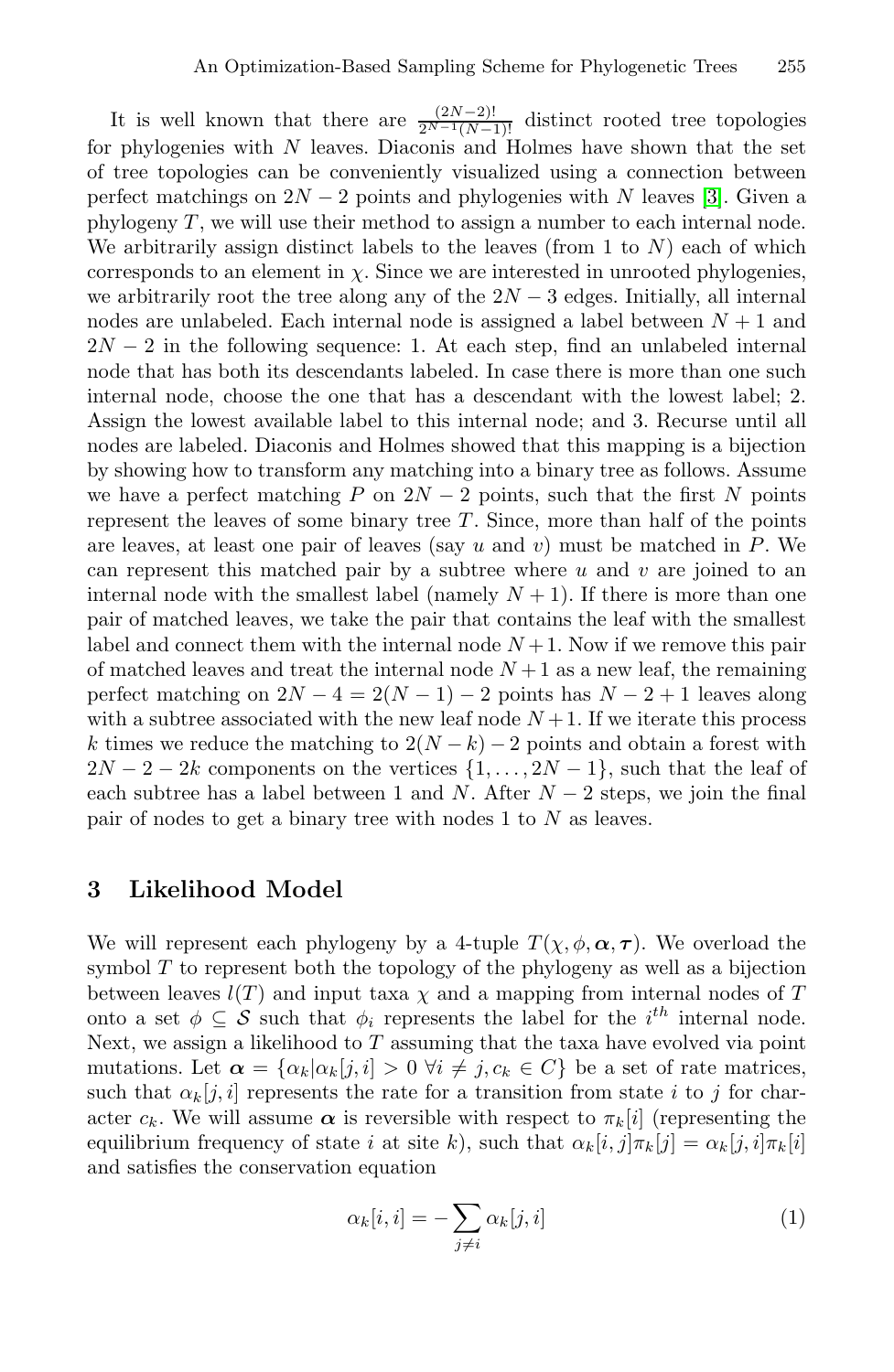The likelihood of each edge  $e = (u, v) \in T$  is given by

$$
L(e) = \prod_{c_k \in C} \exp(\tau_e \alpha_k) [(u)_k, (v)_k]
$$
  
= 
$$
\prod_{c_k \in C} \left( I[(u)_k, (v)_k] + \tau_e \alpha_k [(u)_k, (v)_k] + \ldots + \frac{\tau_e^n}{n!} \alpha_k^n [(u)_k, (v)_k] + \ldots \right) (2)
$$

where,  $\tau_e \in [0, \infty)$  is the branch length representing relative time and I is the identity matrix. We root the tree arbitrarily at internal node  $2N-2$ , represented by sequence  $r$ , and compute likelihood of edges directed away from the root. Let  $\pi[r] = \prod_{c_k \in C} \pi_k[(r)_k]$  be the equilibrium density of the sequence representing the root. The ancestral likelihood of the phylogeny is then given by

$$
L(T(\chi, \phi, \alpha, \tau)) = \pi[r] \prod_{e \in T} L(e)
$$
 (3)

The problem we want to solve is that of generating random samples from this likelihood distribution. We can simplify the problem somewhat by integrating out the set of branch lengths  $\tau$ . Since we know the end points for each edge, this integral is easy to compute using a spectral decomposition of  $\alpha_k$  in terms of its eigenvalues  $\Lambda_k = \{-\lambda\}$  and corresponding eigenvectors  $\{\vert \lambda \rangle\}$ . However, since the smallest eigenvalue is zero (corresponding to the equilibrium distribution), we need to provide a suitable prior over branch lengths, in order to ensure that the integral is convergent. Choosing a suitable prior for an unbounded parameter requires care because a flat prior is not always an uninformative prior [\[2\]](#page-13-1). In practice, an exponentially decaying prior  $Pr(\tau_e) = \eta e^{-\eta \tau_e}$  is usually recommended by popular methods such as MrBayes and we will follow the same convention in this paper. Combining this prior with our likelihood model gives us an expression for the posterior distribution:

$$
L(T(\chi, \phi, \alpha)) = \pi[r] \prod_{e \in T} \int_0^{\infty} L(e) Pr(\tau_e) d\tau_e
$$
  
=  $\pi[r] \prod_{(u,v) \in T} \int_0^{\infty} \prod_{c_k \in C} \left( \sum_{-\lambda \in \Lambda_k} \langle (u)_k | \lambda \rangle \langle \lambda | (v)_k \rangle e^{-\lambda \tau_e} \right) \eta e^{-\eta \tau_e} d\tau_e$  (4)

Note that  $\alpha_k$  is typically of dimension 20 or less, so the spectral decomposition is not a computational bottleneck and the likelihood  $L(T(\chi, \phi, \alpha))$  can be computed in  $O(NM)$  time. We will not focus on sampling the branch lengths  $\tau_e$ in this paper, however for completeness we note that  $\tau_e$  can be sampled exactly and efficiently from the distribution represented by the integrand in the previous equation using rejection sampling [\[10\]](#page-14-6). In section [5,](#page-7-0) we will use a particularly simple closed form expression for the likelihood maxima for the standard CFN model to derive some theoretical results for our method. Note, that in contrast to our approach, methods based on fixing the tree topology followed by sampling branch lengths are known to get trapped in local optima.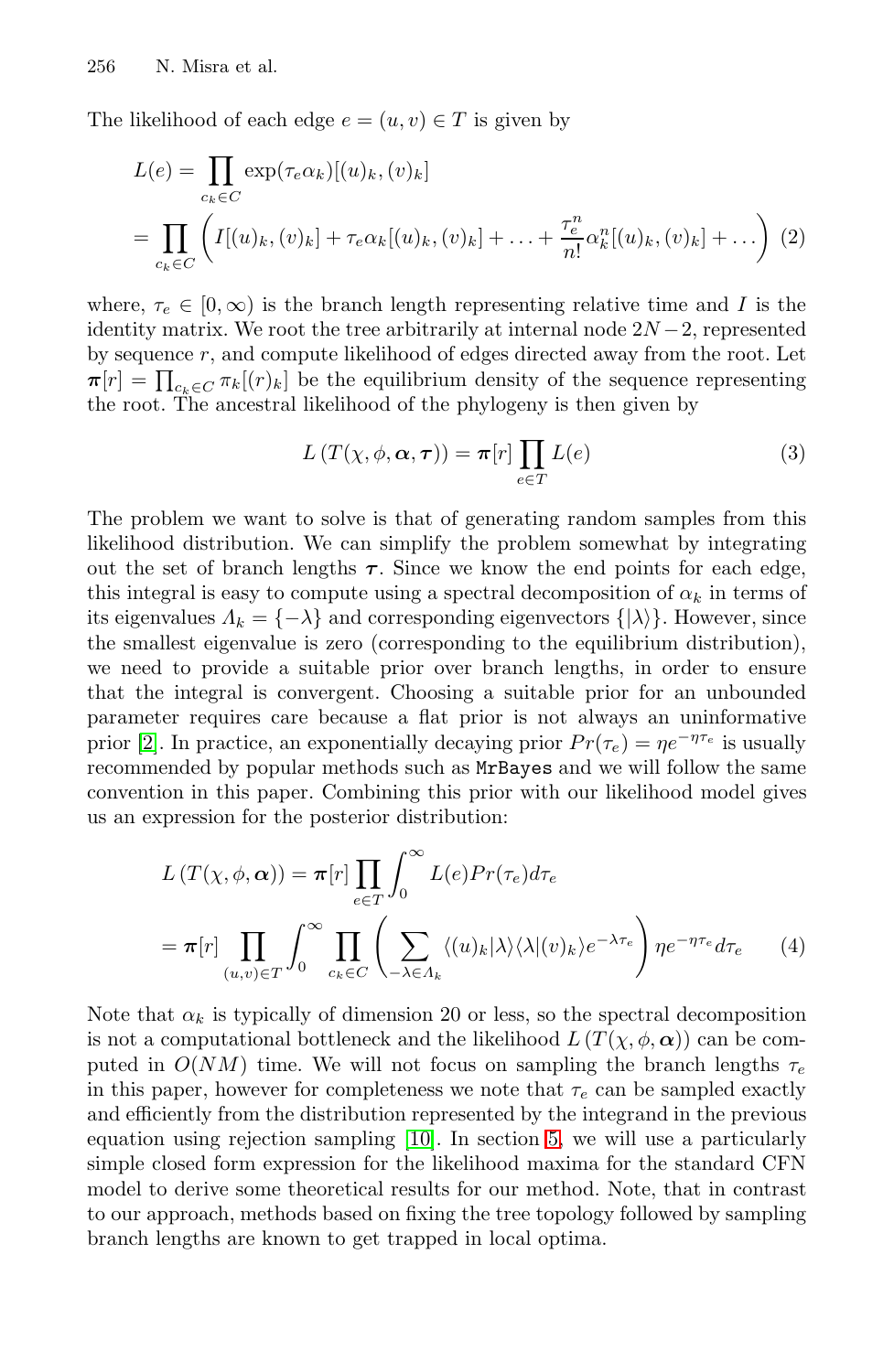#### **Our New Model**

Assume we are given the labels  $\phi$  for the internal nodes and let  $T_*(\chi, \phi, \alpha)$  be a most likely phylogeny. Let  $\mathcal{T}(\chi, \alpha) = \{T_*(\chi, \phi, \alpha) : \phi \subset \mathcal{S}\}\)$ . We will restrict ourselves to sampling from the likelihood distribution over the set  $\mathcal{T}(\chi,\alpha)$ . The intuition behind our approach is that this pruning might allow us to sample from the remaining phylogenies efficiently and reliably, if we can solve the optimization problem efficiently.



**Fig. 1.** A typical transition in our modified sampler: A move to a neighboring ancestral sequence is followed by an optimization step to reset the topology to be a most likely one

Now, consider the following family of distributions  $L(v)^\beta$  for  $\beta \in [0,\infty)$ . Such distributions are usually called "heated" distributions and  $β$ , the inverse temperature, in analogy with the usual definition of temperature in physical processes. These distributions are consistent with our intuitive understanding that high  $\beta$  or low temperatures accentuate the "roughness" of the probability landscape. Such distributions are commonly used for approximately sampling from smoothed versions of distributions from which it is hard to sample (case with  $\beta$  < 1) or in simulated annealing for approximate optimization ( $\beta$  > 1). In this paper we will focus on the former scenario.

The rest of this paper is organized as follows — in section [4](#page-6-0) we present an Integer Linear Program (ILP) for finding the optimal topology  $T_*$  given the labels  $\phi$  for the set of internal nodes. In section [5](#page-7-0) we present our Monte Carlo Markov Chain (MCMC) algorithm for sampling phylogenies in  $\mathcal{T}(\chi, \alpha)$  and show that for the CFN model, the proposed Markov chain mixes in a number of optimization steps polynomial in the number of taxa and sequence length at sufficiently high temperatures. In section [6](#page-9-0) we present results from experiments performed on simulated data sets. In section [7,](#page-13-4) we summarize the main contributions of the work and discuss future directions.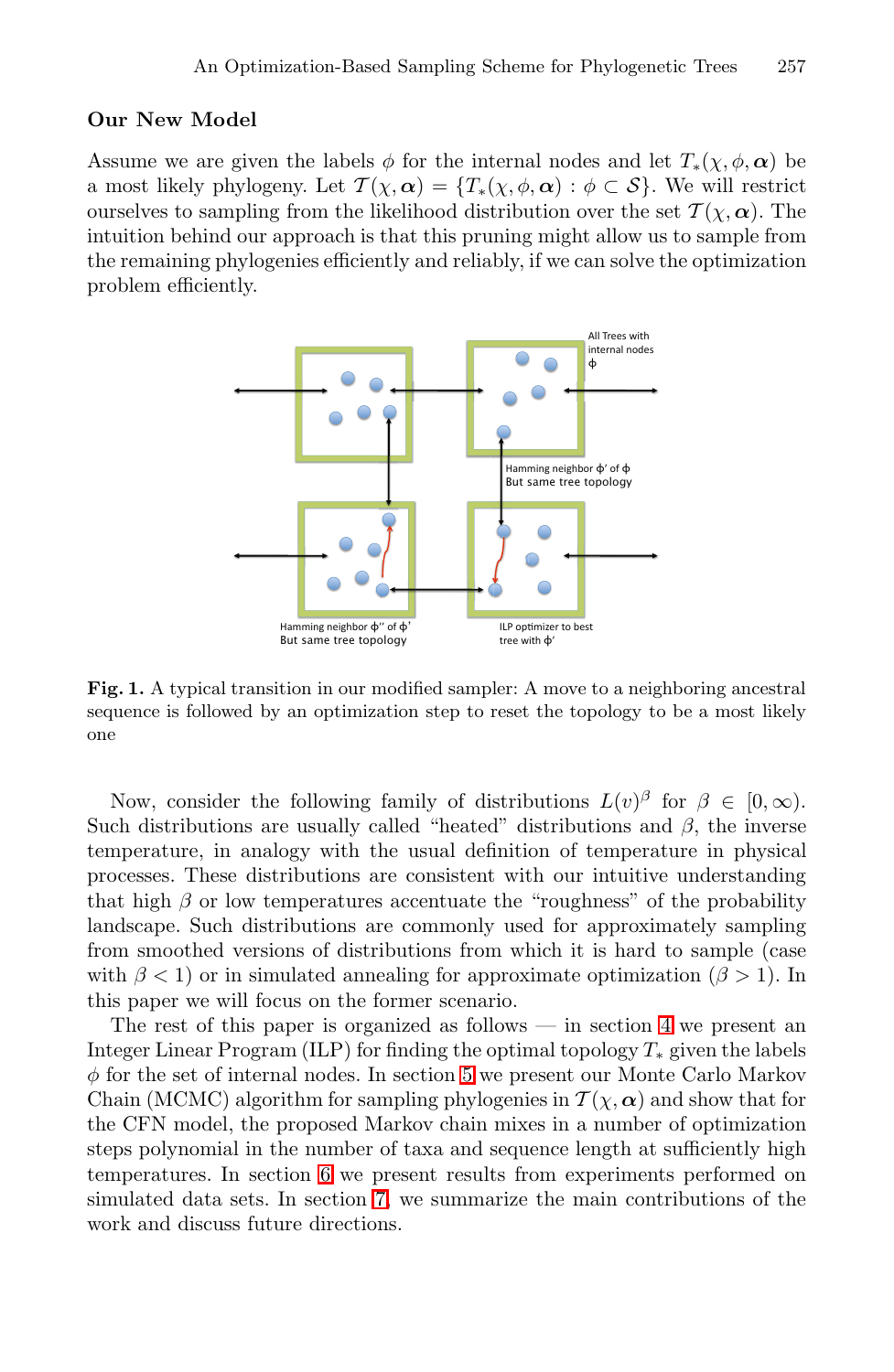# <span id="page-6-0"></span>**4 ILP for Solving the Degree Constrained Spanning Tree Problem**

Each phylogeny is specified by the set  $\phi$  of  $N-2$  internal nodes and the set  $\chi$  of N taxa labeled according to the Diaconis-Holmes convention. Their convention provides valuable information regarding which nodes are potential descendants for a given internal node. We root the tree at internal node  $2N-2$  and initially connect each pair of vertices (both taxa and internal nodes) by a directed edge. Edges between taxa are removed and each edge between an internal node and a taxon is directed towards the taxon. Edges between two internal nodes are directed towards the node with smaller label. The internal node with the largest label  $(2N-2)$  has all edges directed away from it, from which we have to choose three, each taxon has all edges directed towards it, from which we have to choose 1. For all the remaining internal nodes we have to choose one edge directed towards it (from its parent) and two edges directed away from it (towards its children). An edge directed from vertex  $u$  to  $v$  corresponds to a Boolean variable  $s_{u,v}$  with edge cost  $w_{uv} = -\ln[\int_0^\infty L(e = (u, v))d\tau_e]$ . The set of all such edges and the vertices form the graph  $G$ . Since the taxa are assigned labels in arbitrary order, we will try to find the minimum cost phylogeny over all possible orderings of the taxa. The following ILP finds the minimum cost tree compatible with these in and out degree constraints,

<span id="page-6-1"></span>Minimize 
$$
\sum_{(u,v)\in G} w_{uv} s_{u,v}
$$
  
\nsubject to 
$$
\sum_{v} s_{v,u} = 1 \quad \forall u \in G \setminus \{2N-2\}
$$

$$
\sum_{v} s_{u,v} = 2 \quad \forall u \in \phi \setminus \{2N-2\}
$$

$$
\sum_{v} s_{2N-2,v} = 3
$$

$$
s_{u,v} \in \{0,1\} \quad \forall (u,v) \in G
$$
(5)

**Lemma 1.** *The ILP in equation [5](#page-6-1) finds the minimum cost directed spanning tree given the edge costs*  $w_{uv}$ .

*Proof.* To prove the correctness of our method we show all feasible solutions to this ILP are acyclic. The degree constraints will then ensure that any feasible solution corresponds to a connected subgraph with no cycles, implying a tree. Suppose for a contradiction a feasible solution contains a cycle over a subset  $A \subseteq G$ . Since G is finite and elements of G are ordered (the directionality of the edge representing which vertex is a potential descendant of another vertex in G), A must contain a vertex v such that all vertices in  $A \setminus \{v\}$  are ancestors of  $v$ . The only way to obtain a cycle over  $A$  is for  $v$  to be connected to two (or more) ancestors. But this would violate the in-degree constraint in the ILP.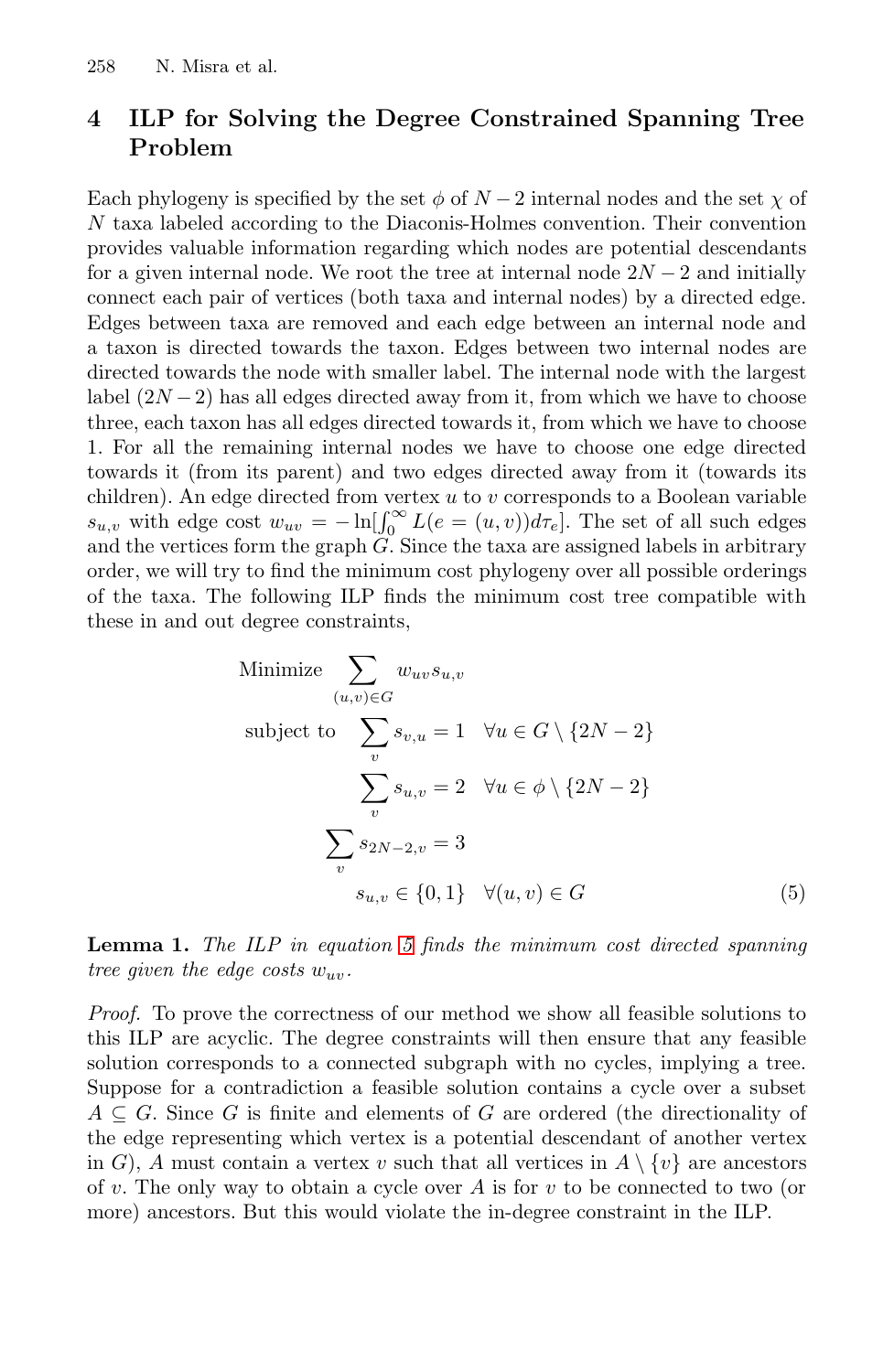### <span id="page-7-0"></span>**5 Mixing Time for the Cavender-Farris-Neyman Model**

In this section we use the Cavender-Farris-Neyman (CFN) model for binary sequences to establish some theoretical results regarding the convergence of the heated Markov chain. While we prove rapid mixing only for the CFN model, a special case of the class of likelihood model described above, we note that the proof will apply trivially to some generalizations of the CFN (e.g., non-binary data) and that the sampling technique itself applies to the full class of likelihood functions. The CFN model assigns an edge probability  $p_e$  to each edge, such that the likelihood for k mutations along e is  $p_e^k (1-p_e)^{M-k}$ . We will use the Hamming distance between two sets of internal nodes as a distance measure over the space  $\mathcal{T}(\chi,\alpha)$ . We will identify each set of internal nodes  $\phi$  with the minimum cost tree  $T(\phi)$  obtained by the method in section [4.](#page-6-0) Given a phylogeny  $T(\phi)$ , we will call the set of all phylogenies at a Hamming distance 1 the neighborhood of  $T(\phi)$ (represented by  $Nbd(\phi)$ ). We can think of the space  $\mathcal{T}(\chi, \alpha)$  as a graph with each phylogeny as a vertex and edges connecting each pair of neighboring phylogenies. The Markov chain is defined by nearest neighbor moves over  $\mathcal{T}(\chi,\alpha)$ . We have the following bound on the change in cost function at each step of the Markov chain.

<span id="page-7-1"></span>**Lemma 2.** *For any two neighboring phylogenies*  $u \in Nbd(v)$ ,  $(eM)^{-3\beta} \leq \frac{L(u)}{L(v)} \leq$  $(eM)^{3\beta}$ 

*Proof.* Given any edge  $e = (u, v)$  with branch length  $l = -\ln(1 - 2p)$ , and  $d_h(u, v) = k$ , the likelihood is given by  $(p^k(1-p)^{M-k})^{\beta}$ . The optimal branch length maximizing this likelihood can be solved as  $l = -\ln(1 - 2k/M)$ . If we perturb one character for one internal node (say  $u$ ), the maximum fractional change in edge likelihood is  $((1 - 1/M)^{M-1}/M)^{\beta} > (1/eM)^{\beta}$  when  $k = 0$ . Since each internal node has three edges, the maximum change in likelihood for any tree topology is  $(eM)^{3\beta}$ . Also, the likelihood for each tree topology is a lower bound on the optimal likelihood. If we consider the topology that is optimal at u with likelihood  $L(u)$  then we get an upper bound  $(eM)^{-3\beta} \leq \frac{L(u)}{L(v)} \leq (eM)^{3\beta}$ .

This previous result is sufficient to ensure rapid mixing at sufficiently high temperatures. We use path coupling method of Bubley and Dyer [\[11\]](#page-14-7) to prove this result. We will use the Hamming distance  $d_h(X, Y)$  between two phylogenies X and Y as a distance metric. Path coupling arguments are based on establishing a coupling of Markov chain moves between each pair of nearest neighbors such that the distance between them decreases on average at each iteration of the Markov chain. For completeness we state the main lemma from [\[11\]](#page-14-7).

**Lemma 3.** *Let* M *be Markov chain over a graph*  $G(V, E)$  *and let*  $\rho$  *define a set of edge distances over* G *such that*  $\rho(e) \geq 1 \ \forall e \in E$ . Furthermore, let d be a *distance metric over* V *such that given any pair of vertices*  $u, v \in V$ *,* 

<span id="page-7-2"></span>
$$
d(u, v) = min_{P(u,v)} \sum_{(x,y) \in P(u,v)} \rho(x,y)
$$
 (6)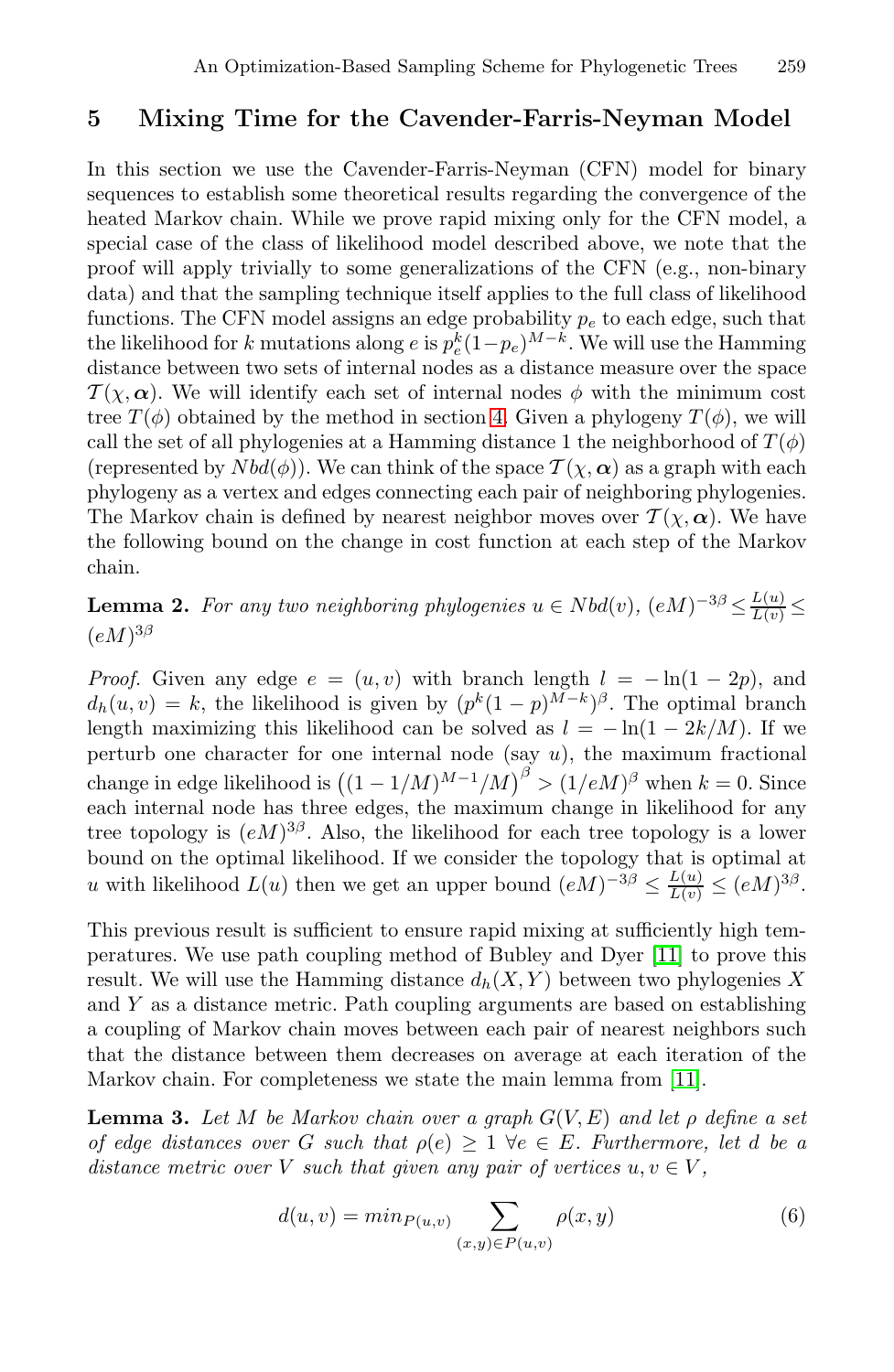*where the minima is taken over the set of all paths*  $P(u, v)$  *between* u and v. *Suppose that for all edges*  $\overline{E} = \{(u, v) | \rho(u, v) = d(u, v)\} \subseteq E$  *there exists a coupling of Markov processes*  $\{u_t = M^t u\}$  *and*  $\{v_t = M^t v\}$ *, such that the following bound holds*

$$
d(u, v) - E[d(M, u, M, v)] \ge \alpha d(u, v) \ \forall (u, v) \in \overline{E}
$$
\n
$$
(7)
$$

*for some*  $\alpha > 0$ *, where* M.v *represents the state after one step of the Markov chain starting at v. Then the total variation distance*  $\Delta(t) = max_{u \in V} |M^t.u \pi$   $\leq e^{-\alpha t}$  ln[D], where D *is the diameter of* G *and*  $\pi$  *is the invariant probability measure on* V *.*

**Theorem 1.** *For the CFN model, the heated Markov chain mixes in time*  $O(NM \ln[NM]/(1 - \tanh(3 \ln(M)\beta))$  *for*  $\beta < -\ln[1 - 1/(NM + 1)]/3 \ln(M)$ 

*Proof.* Suppose we have two random processes  $X_t$  and  $Y_t$ , evolving according to the Markov chain over phylogenies. We will concatenate the bit strings representing the internal nodes into one string of NM bits for each random variable. Suppose at time  $t = 0$ ,  $X_0$  and  $Y_0$  differ in the  $k^{th}$  bit. We define the coupling as follows  $-$  Select any bit b (representing a character for one of the internal nodes) uniformly at random. If the  $b = k$ , with probability 1/2 flip the  $k^{th}$  bit of variable  $X_0$  and hold the state for  $Y_0$  or vice versa; if  $b \neq k$  with probability  $1/2$  select identical proposal states for both random variables  $X_1$  and  $Y_1$  and with probability  $1/2$  do nothing. If  $b = k$ , with probability  $> 1/2$  both variables converge in one step. For each of the other choices, the Hamming distance either stays the same or increases by one. In each instance the probability that Hamming distance decreases is

$$
d_h(X_0, Y_0) - E[d_h(X_1, Y_1)] \ge \frac{1/2 - (NM - 1)\frac{1}{2}|Pr[X_1accepts] - Pr[Y_1accepts]|}{NM}
$$
\n(8)

Now, using lemma [2](#page-7-1) we get the bounds

$$
Pr[X_1 accepts] = \frac{L(X_1)}{L(X_1) + L(X_0)} \le \frac{1}{1 + e^{-3\ln(M)\beta}}
$$
(9)

and

$$
Pr[Y_1 accepts] = \frac{L(Y_1)}{L(Y_1) + L(Y_0)} \ge \frac{e^{-3\ln(M)\beta}}{1 + e^{-3\ln(M)\beta}}
$$
(10)

combining these three equations we get

$$
d_h(X_0, Y_0) - E[d_h(X_1, Y_1)] \ge 1/2 \left( 1/NM - \left( \frac{1}{1 + e^{-3\ln(M)\beta}} - \frac{e^{-3\ln(M)\beta}}{1 + e^{-3\ln(M)\beta}} \right) \right)
$$
  
= 1/2 \left( 1/NM - \tanh(3\ln(M)\beta) \right) (11)

This implies for  $\beta < -\ln[1 - 1/(NM + 1)]/3 \ln(M)$ , the distance between neighboring phylogenies decreases in expectation at a rate greater than  $\alpha =$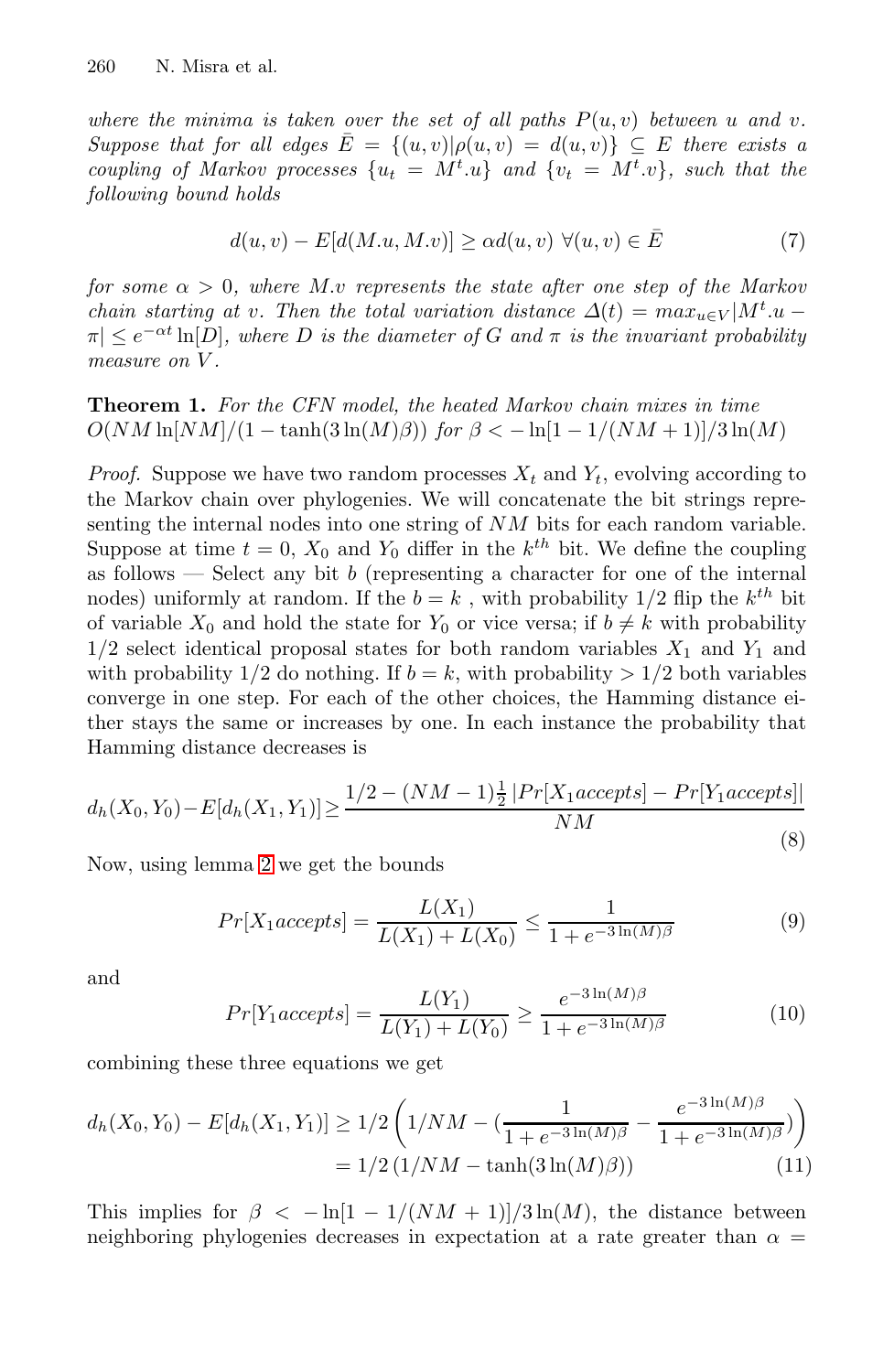$1/2NM(1-NM\tanh(3\ln(M)\beta))$ . Finally, using the path coupling lemma [3](#page-7-2) and the fact that our graph has diameter  $NM$ , we get the following condition for the total variation distance  $\Delta(t)$  between the distribution of  $X_t$  and  $Y_t$  for  $\alpha > 0$ .

$$
\Delta(t) = Pr[X_t \neq Y_t] \le e^{-\alpha t} NM \tag{12}
$$

and the mixing time to reach a total variation distance  $1/2$  is  $\tau = \ln[2NM]/\alpha$ .

While we have provided a proof just for the CFN model, the basic technique can be extended trivially to multi-state models, such as the Jukes-Cantor model.

## <span id="page-9-0"></span>**6 Experiments**

We implemented our method in  $C_{++}$  and used the gnu linear programming kit GLPK for solving the ILP. The Markov chain was simulated using the *replica sampling* heuristic as described next. In each of the experiments reported here, three Markov chains were simulated independently, at different values of  $\beta$ , for some user defined time steps  $N_1$ . One chain was always maintained at  $\beta_0 = 1$ while the  $i^{th}$  chain was heated to  $\beta_i = (1 + i\delta)^{-1}$ , for some user defined value of  $\delta$ . At each optimization step the branch lengths were set to the maximum likelihood value, although in principle our method can sample from the full posterior distribution of branch lengths at each step. After  $N_1$  steps of each chain, a pair of chains was picked uniformly at random and an exchange was proposed, followed by the usual Metropolis accept/reject criterion evaluated at the temperature of the colder of the two chains. After every  $N_{ex}$  attempts at exchanging states between the Markov chains, a measurement was made. We used data simulated using the CFN model on a user defined tree topology for our experiments, as described in the following section.

Our goals in validation were to verify that the model runs efficiently for moderate sized trees and to demonstrate its ability to ask questions about the ancestral likelihood function. For this purpose, we conducted a small study measuring the accuracy with which the true source tree of each data set can be inferred from the data for varying input sizes. We can assess this uncertainty by examining how often each bipartition in the source tree of a given data set occurs over the sample of trees. We quantify this measure of bipartition mismatch by the mean number of bipartitions that differ between observed tree and source tree across samples.

### **6.1 Data Sets**

We report two sets of experiments on simulated data from 10, 25 and 35 taxa trees. Each set was prepared as follows: A tree topology with N leaves was generated by randomly choosing a matching by enumerating  $2N-2$  points in random order and matching successive points. Each edge was assigned a branch length by generating an exponentially distributed random number with user defined mean (mean was fixed by specifying the edge probability) and 100 characters were simulated using the CFN model starting from the root  $2N-2$ . We initialized the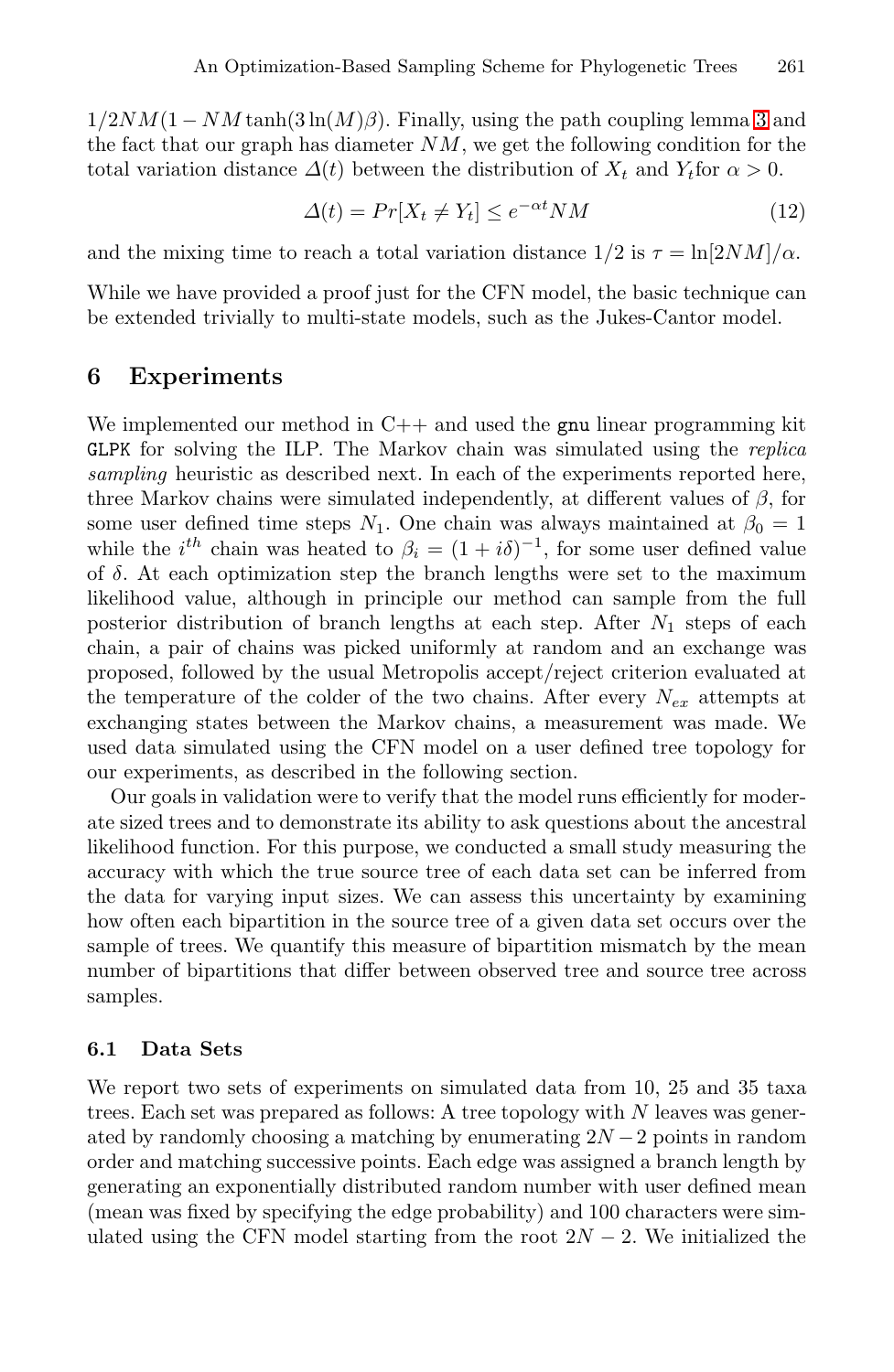Markov chain simulator by the simple heuristic of starting with the set of leaves  $S = \chi$  and true ancestral nodes. One tenth of the characters in each ancestral node were then randomly perturbed. This process was repeated independently for each chain participating in the replica exchange. All the experiments we report here had edge probabilities no more than 0.1, so these perturbations result in a fairly random initial state.

We first report results on experiments where we varied the number of taxa, keeping all other simulation and sampling parameters constant. In each case data was simulated on trees with each edge probability fixed at 0.1, so, on average, one in ten characters mutated along each edge of the tree. For the Monte Carlo sampling step, we used 3 coupled chains maintained at temperatures (or  $\beta^{-1}$ ) = 1, 1.01 and 1.02. The temperatures were chosen heuristically [\[1\]](#page-13-0). After every 10 steps, two chains were picked at random and an attempt at swapping their states was made. These experiments were performed to assess the feasibility (both in run time performance and Markov chain convergence) of the proposed method.

For the second set of experiments, we fixed the number of taxa to 25 and simulated data for edge probabilities values of 0.01, 0.05 and 0.1. These experiments were performed to estimate the variation in the uncertainty in inferring the true topology as well as the rate of convergence of the Markov chain.

#### **6.2 Results**

Figure [2](#page-11-0) shows inferred likelihoods per Monte Carlo step for each tree. The plot reveals that the sampler relaxes to a high likelihood tree in each case. Further, the number of steps until the likelihood plateaus increases monotonically with the number of taxa, as expected. However, due to the low temperature and our use of the replica exchange heuristic in these empirical tests, we cannot assert with certainty that these chains are well-mixed. The dashed horizontal lines, representing the ancestral likelihood for the source tree, seem to indicate that each chain is quite probably close to equilibrium.

Analysis of run times further shows the method to be very fast in practice despite the need for solving a hard optimization problem at each step. Table [1](#page-11-1) shows mean run-times expressed in numbers of Monte Carlo steps solved per second. Run time does increase with numbers of taxa, but is still more than 1500 steps per minute for 35 taxa trees. The method is thus practical for tens of thousands of steps of Markov chain sampling on moderate problem sizes. For instance, each run presented in Figure [2](#page-11-0) took less than 23 minutes.

Table [1](#page-11-1) also shows the results of the uncertainty analysis. While the most likely ancestral tree is known to be statistically inconsistent in general, we see that the sampler is extremely efficient in identifying true bipartitions for these data sets.

The second set of experiments probes the ancestral likelihood landscape as we vary the mutation probabilities while keeping the number of taxa fixed at 25. Figure [3](#page-12-0) shows the negative log-likelihood plots for three experiments with varying edge lengths. Once again we find that the sampled trajectories relax fairly rapidly to a high likelihood tree that is close to the likelihood of the source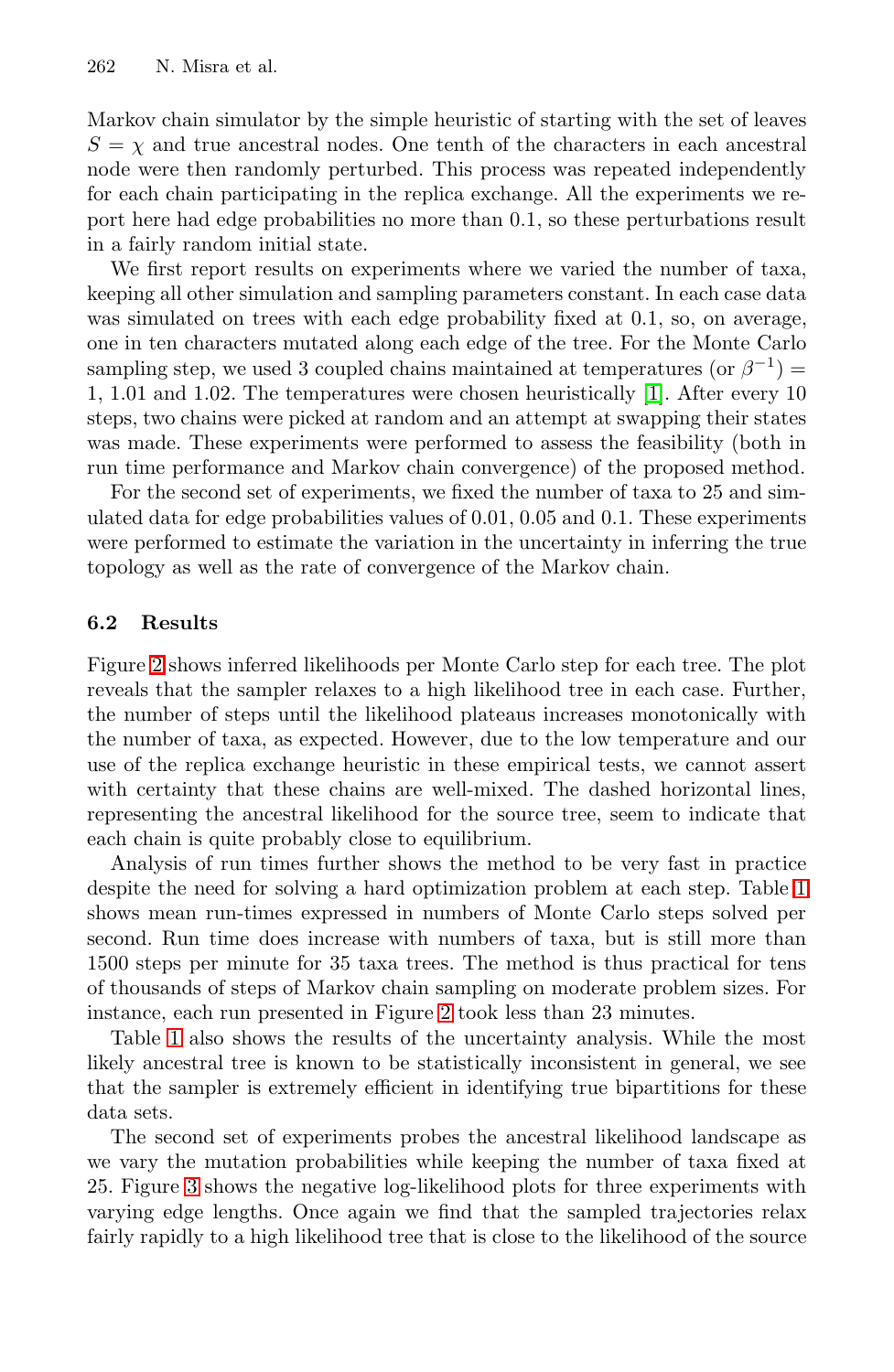

<span id="page-11-0"></span>**Fig. 2.** Inferred negative log-likelihood as a function of Monte Carlo step for trees of 10, 25, and 35 taxa

**Table 1.** Run time and mismatch between true and sampled tree topologies for three input sizes

<span id="page-11-1"></span>

|    | No. of taxa ILP steps per second Average mismatch |      |
|----|---------------------------------------------------|------|
|    | 728.21                                            | 0.39 |
| 25 | 70.45                                             | 2.38 |
| 35 | 29.26                                             | 2.58 |

tree. Data sets with shorter branches (lower mutation probability) seem to relax faster, although we once again cannot assert that with certainty.

Table [2](#page-12-1) gives us additional insight into the likely dynamics of the Markov chain. As the mutation probabilities along tree edges increase, so does the accuracy of inferring the source tree. On the other hand, looking at Figure [3](#page-12-0) seems to suggest that the sampler relaxes more rapidly for high edge probability data. This set of experiments thus tends to strongly suggest that near equilibrium, the ability of the sampler to estimate the source tree deteriorates as edge probabilities become small. This agrees with our intuition that given two speciation events, it should be relatively easier to infer the order in which they occur if the sequences at the two branch points are "well separated," i.e., the branch length between the internal edges is large. At the same time, in the neighborhood of trees with long branches, the ancestral likelihood is comparably "flatter" (for the same reason that the peak of the likelihood curve in Lemma [2](#page-7-1) is at the shortest branch). As a result, the Markov chain moves about the state space comparably faster (leading to a lower rejection ratio in Table [2](#page-12-1) ), but at each new node the optimal tree does not differ much from the true tree. On the other hand, for extremely short branches, the most likely ancestral sequences are closely clustered together around a smaller region of the state space and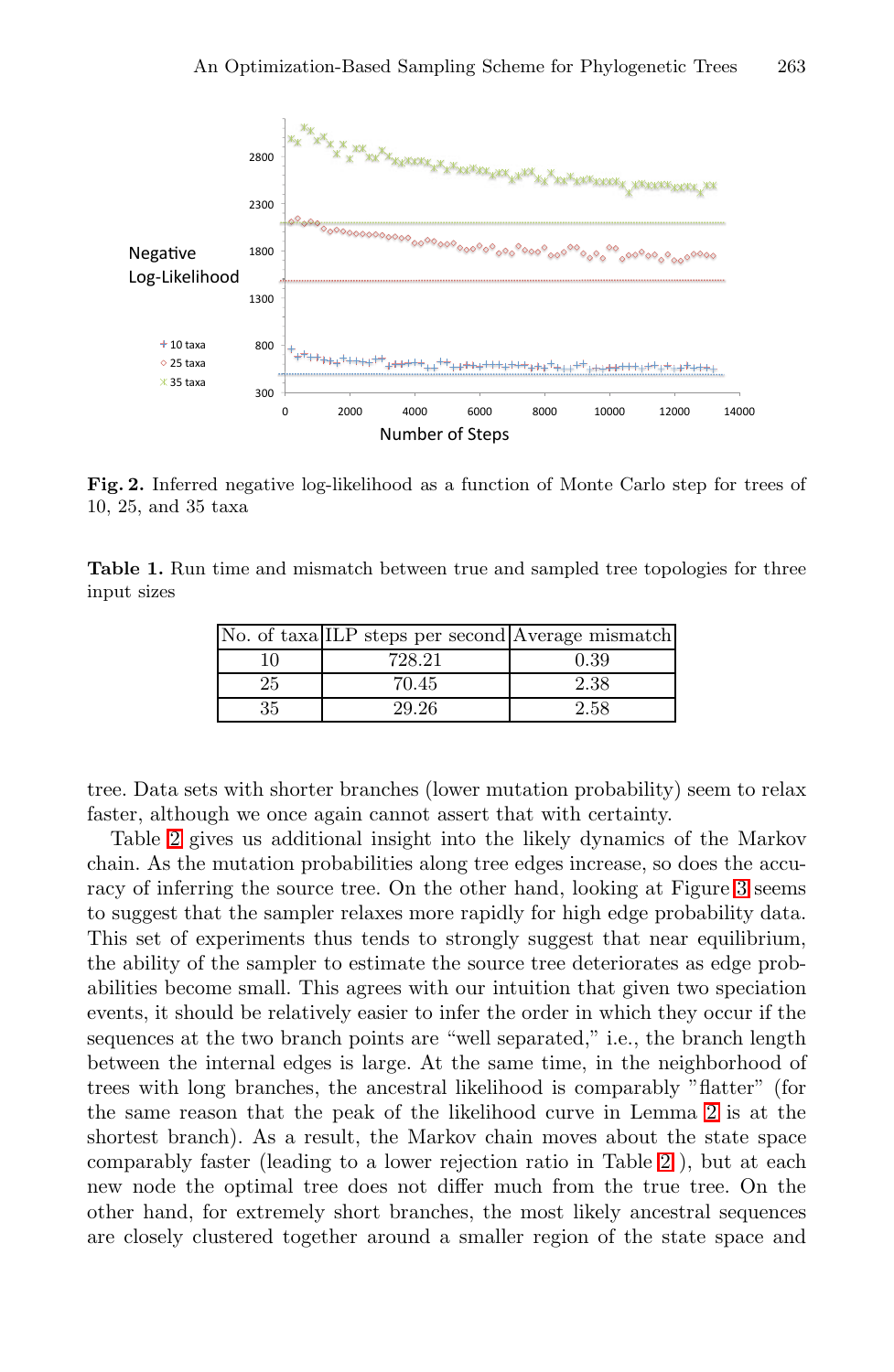

<span id="page-12-0"></span>**Fig. 3.** Inferred negative log-likelihood as a function of Monte Carlo step for trees with 25 taxa and varying edge probabilities

**Table 2.** Rejection ratio and mismatch between true and sampled tree topologies for three different edge probabilities for 25 taxa data sets

<span id="page-12-1"></span>

| Average edge probabilities Average mismatch Average rejection ratio |       |      |
|---------------------------------------------------------------------|-------|------|
| 0.1                                                                 | 14.05 | 0.97 |
| 0.05                                                                | 4.82  | 0.94 |
| ነ 1በ                                                                | 2.93  | 0.87 |

Markov chain rarely ventures out of this central region (leading to a high rejection ratio). However, since most ancestral nodes have largely similar sequences for the low edge probability case, it is relatively more common to swap the order of bifurcation events connecting two ancestral nodes, leading to a higher mismatch between the average estimated topology and the source tree. For the 0.01 edge probability case, the source tree had numerous higher degree internal nodes (or edges with zero branch lengths) and that may be the likely cause for the mismatch. In phylogenetics, it is well known that near polytomies or very closely spaced bifurcation events are generally harder to reconstruct from fixed length sequences [\[12\]](#page-14-8) and our experiments seem to suggest a similar effect on our ancestral likelihood sampler.

## **6.3 Discussion**

Our experiments show that our method provides an efficient sampler over the ancestral likelihood model for relatively large numbers of taxa. Although the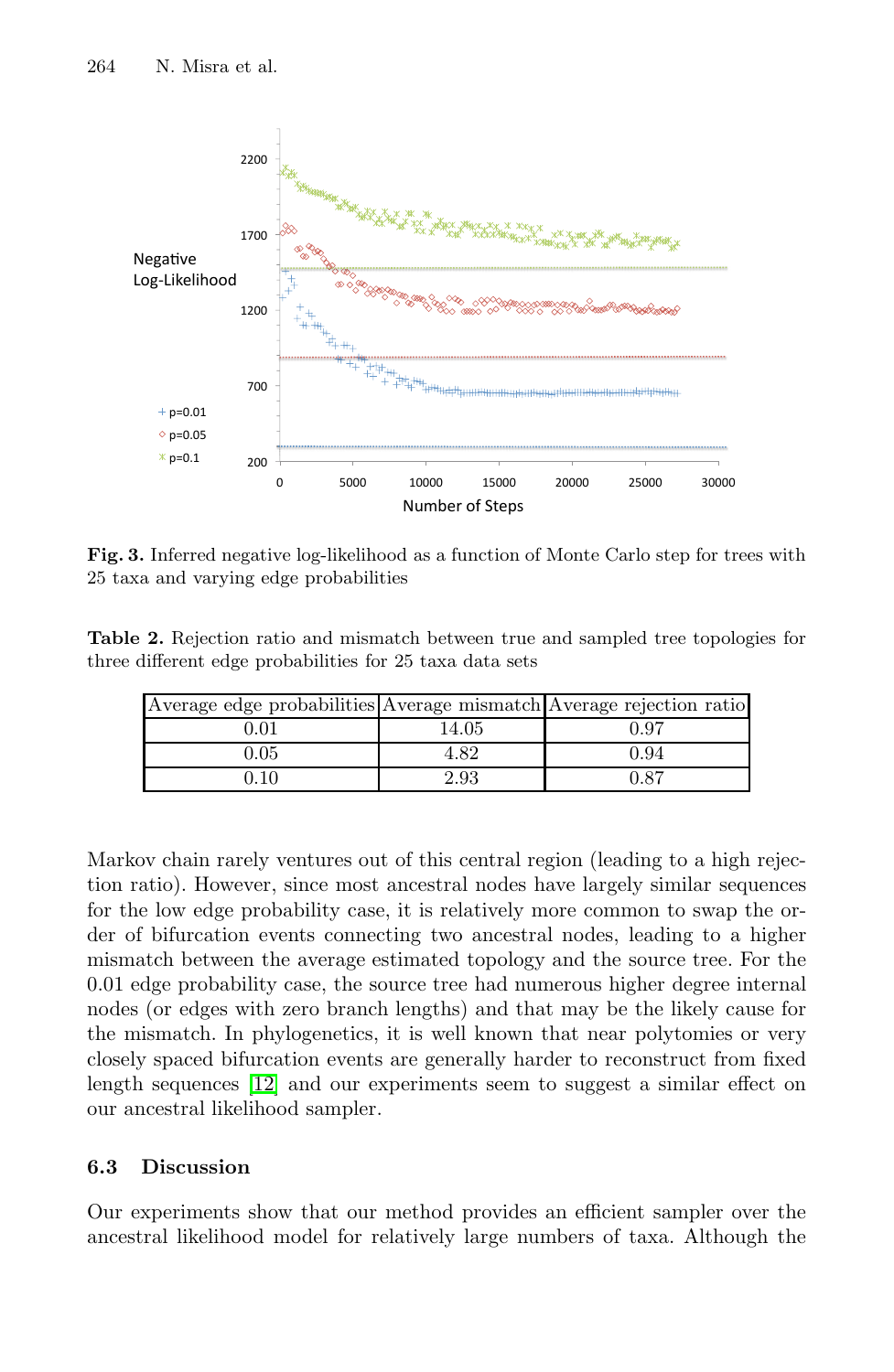method involved solving a formally intractable problem at each step of Markov chain sampling, in practice it proves extremely fast for even moderately large data sets. Furthermore, our novel formulation allows us to examine aspects of tree likelihood distribution inaccessible to standard samplers. Maximum ancestral likelihood has been known to be a statistically inconsistent estimator of the tree topology in general. Our experiments seem to indicate that the discrepancy between the topology of the average ancestral reconstruction and the source tree is small and robust to the number of leaves in the tree, except when the source tree has extremely short branch lengths.

# <span id="page-13-4"></span>**7 Conclusions**

We have developed a novel approach to phylogenetics designed to leverage methods for fast combinatorial optimization to efficiently sample over the space of phylogenetic trees under standard likelihood models. The method depends on an alternative formulation of phylogenetic likelihood to enable sampling over internal node states instead of tree topologies. The work establishes a new approach to performing efficient, accurate sampling over phylogenies and to establishing mixing time bounds for such sampling in practice. To demonstrate its theoretical value, we have and established mixing time bounds for the important practical case of the Cavender-Farris-Neyman model. These bounds can be extended to some generalizations of that model and provide a new strategy for establishing provable bounds on more general likelihood models. We further demonstrate the practical efficiency and utility of the method through a study of uncertainty in topology inference across samples under a standard likelihood function. The ideas developed here for efficient optimization-based sampling may be applicable to many similar problems involving sampling over likelihoods of combinatorial objects.

# **Acknowledgments**

NM, GB, RR, and RS were supported in this work by U.S. National Science Foundation award #0612099. RS was additionally supported by U.S. National Institutes of Health award #1R01CA140214.

# **References**

- <span id="page-13-0"></span>1. Huelsenbeck, J.P., Ronquist, F.: MRBAYES: Bayesian inference of phylogeny. Bioinformatics 17, 754–755 (2001)
- <span id="page-13-2"></span><span id="page-13-1"></span>2. Felsenstein, J.: Inferring Phylogenies. Sinauer Publications (2004)
- 3. Diaconis, P., Holmes, S.P.: Random walks on trees and matchings. Electronic Journal of Probability 7(6) (2002)
- <span id="page-13-3"></span>4. Stefankovic, D., Vigoda, E.: Fast Convergence of MCMC Algorithms for Phy- logenetic Reconstruction with Homogeneous Data on Closely Related Species arXiv:1003.5964 (2010)